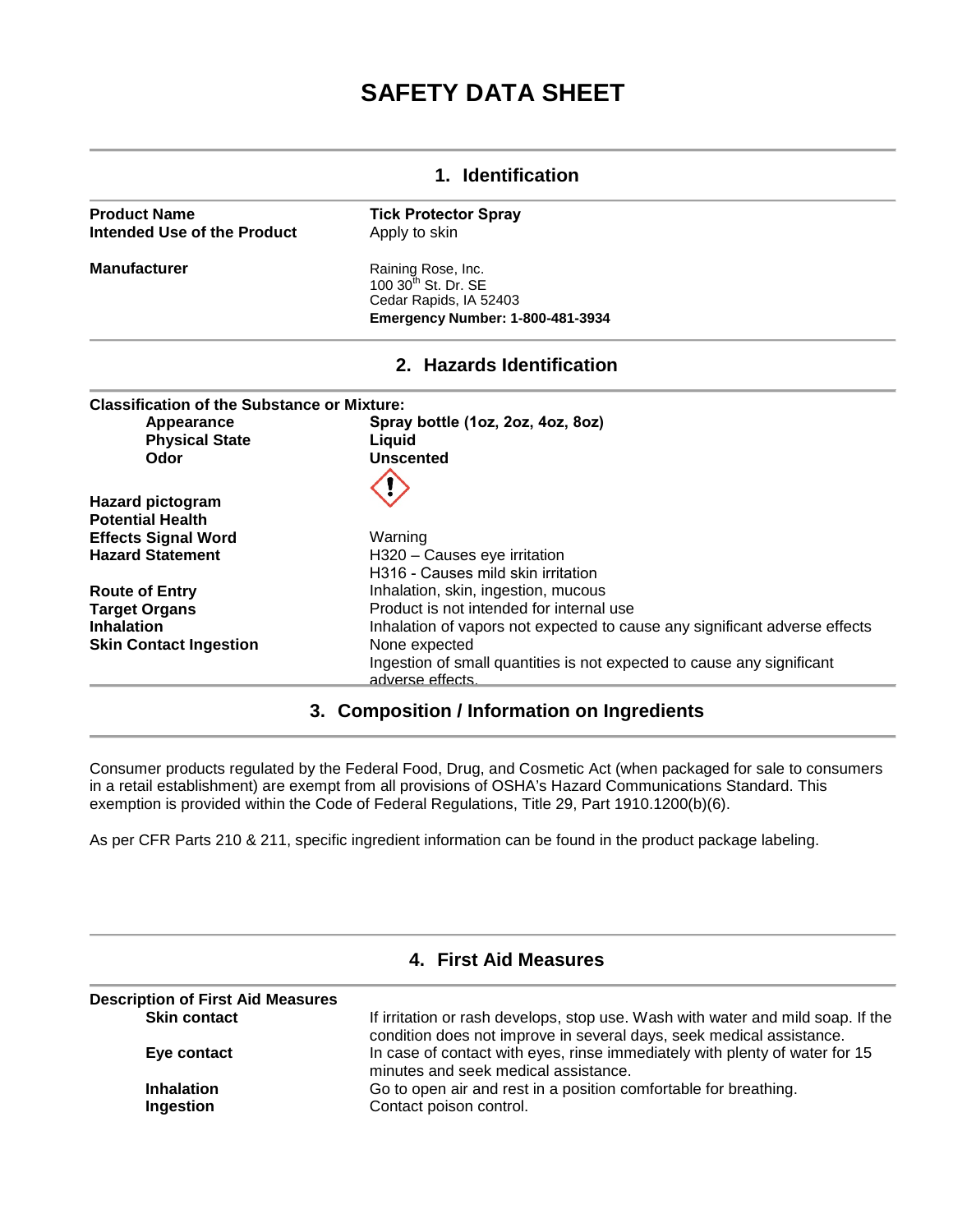| 5. Fire Fighting Measures                                                                                                                                                                                                       |                                                                                                                                                                                           |  |
|---------------------------------------------------------------------------------------------------------------------------------------------------------------------------------------------------------------------------------|-------------------------------------------------------------------------------------------------------------------------------------------------------------------------------------------|--|
| <b>Extinguishing Media</b><br><b>Flash Point</b><br><b>Explosion Hazard</b>                                                                                                                                                     | Carbon Dioxide<br>N/A<br>N/A                                                                                                                                                              |  |
|                                                                                                                                                                                                                                 | 6. Accidental Release Measures                                                                                                                                                            |  |
| <b>Methods for Cleaning up</b>                                                                                                                                                                                                  | Use inert absorbent material to collect spilled liquids. Collect solids in an<br>appropriate container ready for disposal.                                                                |  |
| <b>Environmental Precautions:</b>                                                                                                                                                                                               | Local authorities should be advised if a significant spill cannot be contained.                                                                                                           |  |
|                                                                                                                                                                                                                                 | 7. Handling and Storage                                                                                                                                                                   |  |
| Handling:                                                                                                                                                                                                                       | Handle in accordance with good industrial hygiene and safety practice.<br>Keep in a closed container.                                                                                     |  |
| Storage:                                                                                                                                                                                                                        | Store at room temperature. Avoid intense heat or freezing.                                                                                                                                |  |
|                                                                                                                                                                                                                                 | 8. Exposure Controls / Personal Protection                                                                                                                                                |  |
| <b>Engineering Controls</b><br><b>Personal Protective Equipment</b><br><b>Materials for Protective Clothing</b><br><b>Skin Protection</b><br><b>Eye Protection</b><br><b>Respiratory Protection</b><br><b>Other Information</b> | N/A<br>N/A<br>None needed if used as directed<br>None needed if used as directed<br>None needed if used as directed<br>None needed if used as directed<br>None needed if used as directed |  |
|                                                                                                                                                                                                                                 | 9. Physical and Chemical Properties                                                                                                                                                       |  |
| <b>Information on Basic Physical and Chemical Properties</b>                                                                                                                                                                    |                                                                                                                                                                                           |  |
| <b>Physical State</b>                                                                                                                                                                                                           | Liquid                                                                                                                                                                                    |  |
| Appearance<br>Odor                                                                                                                                                                                                              | Liquid<br>Unscented                                                                                                                                                                       |  |
| pH                                                                                                                                                                                                                              | No data available                                                                                                                                                                         |  |
| <b>Melting Point</b>                                                                                                                                                                                                            | No data available                                                                                                                                                                         |  |
| <b>Viscosity</b>                                                                                                                                                                                                                | No data available                                                                                                                                                                         |  |
| <b>Upper/lower flammability</b>                                                                                                                                                                                                 |                                                                                                                                                                                           |  |
| or explosive limits                                                                                                                                                                                                             | No data available                                                                                                                                                                         |  |
| Vapor pressure                                                                                                                                                                                                                  | No data available                                                                                                                                                                         |  |
| <b>Odor threshold</b>                                                                                                                                                                                                           | No data available                                                                                                                                                                         |  |
| <b>Vapor density</b>                                                                                                                                                                                                            | No data available                                                                                                                                                                         |  |
| <b>Relative density</b>                                                                                                                                                                                                         | No data available                                                                                                                                                                         |  |
| Solubility(ies)                                                                                                                                                                                                                 | No data available                                                                                                                                                                         |  |
| Initial boiling point and                                                                                                                                                                                                       |                                                                                                                                                                                           |  |
| boiling range                                                                                                                                                                                                                   | No data available                                                                                                                                                                         |  |
| <b>Flash point</b>                                                                                                                                                                                                              | No data available                                                                                                                                                                         |  |
| <b>Evaporation rate</b>                                                                                                                                                                                                         | No data available                                                                                                                                                                         |  |
| <b>Flammability (solid, gas)</b>                                                                                                                                                                                                | No data available                                                                                                                                                                         |  |

**Partial coefficient:**